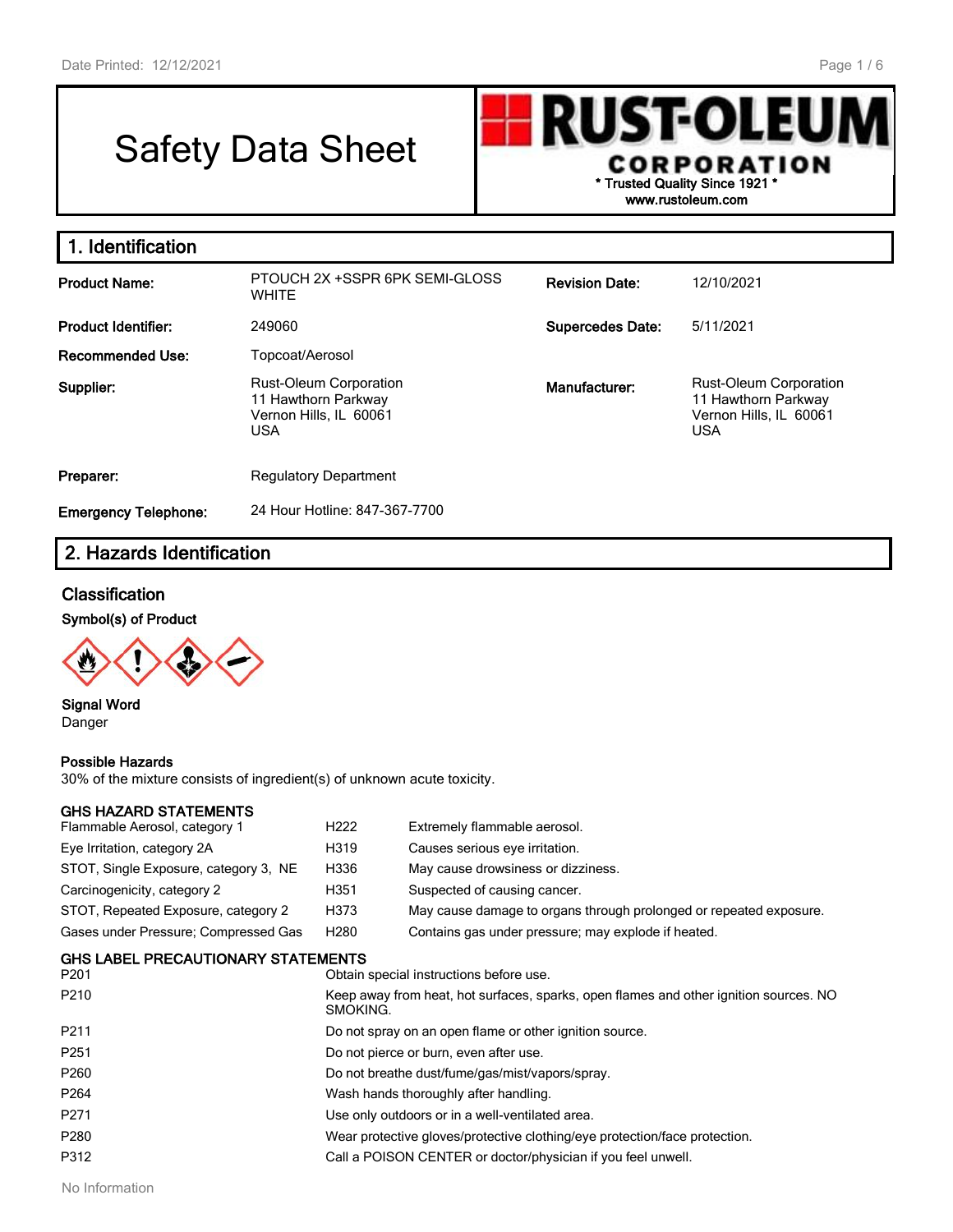| Date Printed: 12/12/2021 | Page $2/6$                                                                                                                          |
|--------------------------|-------------------------------------------------------------------------------------------------------------------------------------|
| P405                     | Store locked up.                                                                                                                    |
| P501                     | Dispose of contents/container in accordance with local, regional and national regulations.                                          |
| P304+P340                | IF INHALED: Remove person to fresh air and keep comfortable for breathing.                                                          |
| P305+P351+P338           | IF IN EYES: Rinse cautiously with water for several minutes. Remove contact lenses, if present<br>and easy to do. Continue rinsing. |
| P308+P313                | IF exposed or concerned: Get medical advice/attention.                                                                              |
| P337+P313                | If eye irritation persists: Get medical advice/attention.                                                                           |
| P403+P233                | Store in a well-ventilated place. Keep container tightly closed.                                                                    |
| P410+P403                | Protect from sunlight. Store in a well-ventilated place.                                                                            |
| P410+P412                | Protect from sunlight. Do not expose to temperatures exceeding 50°C (122°F).                                                        |

### **3. Composition / Information on Ingredients**

#### **HAZARDOUS SUBSTANCES**

| <b>Chemical Name</b>              | CAS-No.    | <b>Wt.%</b><br>Range | <b>GHS Symbols</b>    | <b>GHS Statements</b>         |
|-----------------------------------|------------|----------------------|-----------------------|-------------------------------|
| Propane                           | 74-98-6    | $10 - 25$            | GHS04                 | H <sub>280</sub>              |
| n-Butyl Acetate                   | 123-86-4   | $10 - 25$            | GHS02-GHS07           | H <sub>226</sub> -336         |
| Acetone                           | 67-64-1    | $10 - 25$            | GHS02-GHS07           | H <sub>225</sub> -319-332-336 |
| Titanium Dioxide                  | 13463-67-7 | $10 - 25$            | Not Available         | Not Available                 |
| n-Butane                          | 106-97-8   | $2.5 - 10$           | GHS04                 | H <sub>280</sub>              |
| Xylenes (o-, m-, p- Isomers)      | 1330-20-7  | $2.5 - 10$           | GHS02-GHS07           | H <sub>226</sub> -315-319-332 |
| <b>Hydrous Magnesium Silicate</b> | 14807-96-6 | $2.5 - 10$           | Not Available         | Not Available                 |
| Dimethyl Carbonate                | 616-38-6   | $2.5 - 10$           | GHS02-GHS06           | H <sub>225</sub> -331         |
| Ethylbenzene                      | 100-41-4   | $1.0 - 2.5$          | GHS02-GHS07-<br>GHS08 | H225-304-332-351-373          |
| Solvent Naphtha, Light Aromatic   | 64742-95-6 | $0.1 - 1.0$          | GHS07-GHS08           | H304-332                      |

### **4. First-Aid Measures**

**FIRST AID - EYE CONTACT:** Immediately flush eyes with plenty of water for at least 15 minutes holding eyelids open. Get medical attention. Do NOT allow rubbing of eyes or keeping eyes closed.

**FIRST AID - SKIN CONTACT:** Wash skin with soap and water. Remove contaminated clothing. Get medical attention if irritation develops or persists.

**FIRST AID - INHALATION:** Remove to fresh air. If not breathing, give artificial respiration. If breathing is difficult, give oxygen. Get immediate medical attention. Do NOT use mouth-to-mouth resuscitation. If you experience difficulty in breathing, leave the area to obtain fresh air. If continued difficulty is experienced, get medical assistance immediately.

**FIRST AID - INGESTION:** Aspiration hazard: Do not induce vomiting or give anything by mouth because this material can enter the lungs and cause severe lung damage. Get immediate medical attention. If swallowed, get medical attention.

### **5. Fire-Fighting Measures**

**EXTINGUISHING MEDIA:** Alcohol Film Forming Foam, Carbon Dioxide, Dry Chemical, Dry Sand, Water Fog

**UNUSUAL FIRE AND EXPLOSION HAZARDS:** Water spray may be ineffective. Closed containers may explode when exposed to extreme heat due to buildup of steam. Closed containers may explode when exposed to extreme heat. Vapors may form explosive mixtures with air. Vapors can travel to a source of ignition and flash back. Isolate from heat, electrical equipment, sparks and open flame. Perforation of the pressurized container may cause bursting of the can. FLASH POINT IS LESS THAN -7°C (20°F). EXTREMELY FLAMMABLE LIQUID AND VAPOR!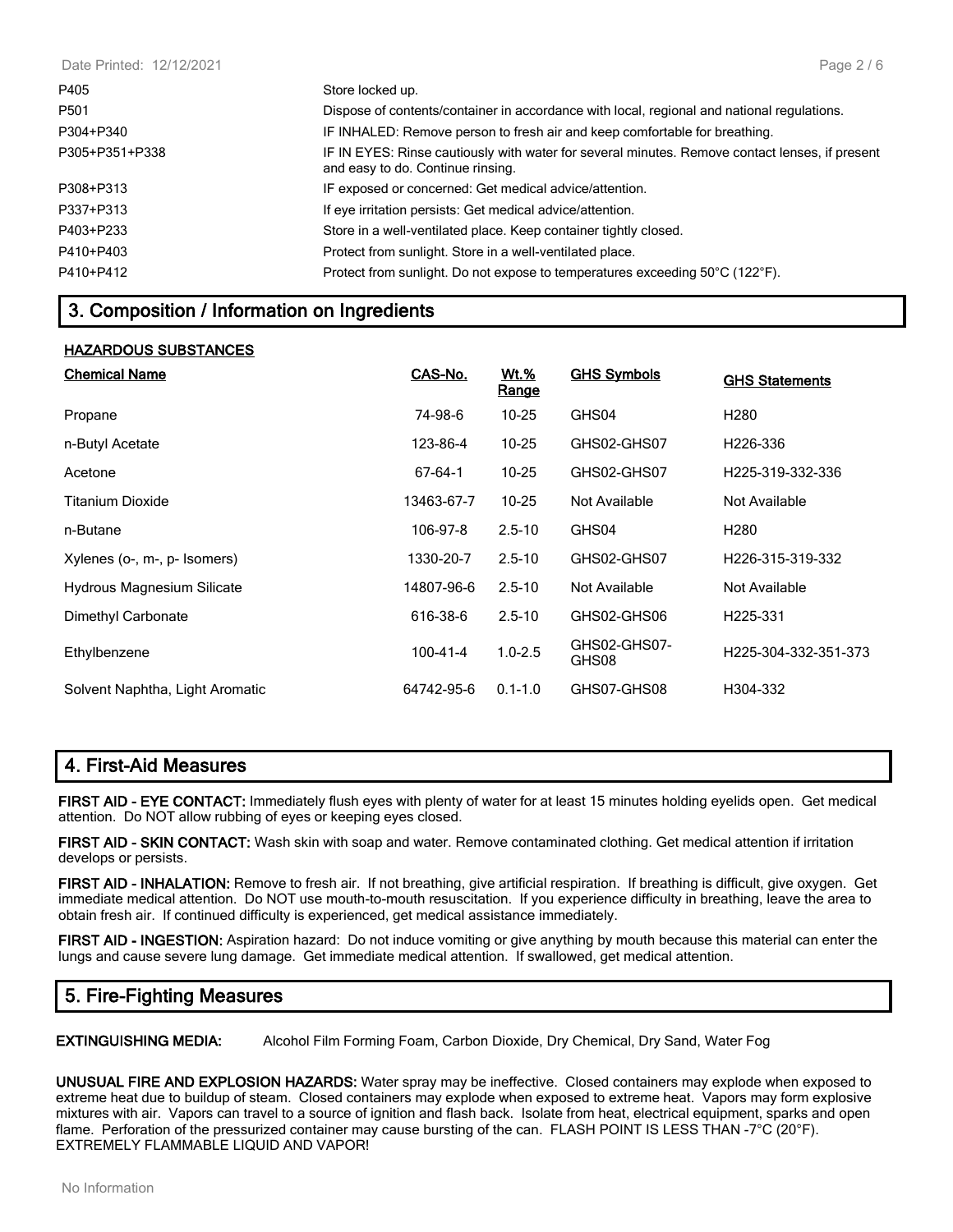**SPECIAL FIREFIGHTING PROCEDURES:** Water may be used to cool closed containers to prevent pressure buildup and possible autoignition or explosion. Full protective equipment including self-contained breathing apparatus should be used. Evacuate area and fight fire from a safe distance. Use water spray to keep fire-exposed containers cool. Containers may explode when heated.

**Special Fire and Explosion Hazard (Combustible Dust):** No Information

### **6. Accidental Release Measures**

**STEPS TO BE TAKEN IF MATERIAL IS RELEASED OR SPILLED:** Contain spilled liquid with sand or earth. DO NOT use combustible materials such as sawdust. Isolate the hazard area and deny entry to unnecessary and unprotected personnel. Remove all sources of ignition, ventilate area and remove with inert absorbent and non-sparking tools. Dispose of according to local, state (provincial) and federal regulations. Do not incinerate closed containers. Ventilate area, isolate spilled material, and remove with inert absorbent. Dispose of contaminated absorbent, container, and unused contents in accordance with local, state, and federal regulations.

### **7. Handling and Storage**

**HANDLING:** Wash thoroughly after handling. Wash hands before eating. Remove contaminated clothing and launder before reuse. Use only in a well-ventilated area. Use only with adequate ventilation. Follow all SDS and label precautions even after container is emptied because it may retain product residues. Avoid breathing fumes, vapors, or mist. Avoid contact with eyes, skin and clothing. **STORAGE:** Keep containers tightly closed. Isolate from heat, electrical equipment, sparks and open flame. Contents under pressure. Do not store above 120°F (49°C). Store large quantities in buildings designed and protected for storage of flammable aerosols. Keep away from heat, sparks, flame and sources of ignition. Contents under pressure. Do not expose to heat or store above 120°F (49°C). Avoid excess heat. Product should be stored in tightly sealed containers and protected from heat, moisture, and foreign materials.

**Advice on Safe Handling of Combustible Dust:** No Information

### **8. Exposure Controls / Personal Protection**

| <b>Chemical Name</b>               | CAS-No.    | Weight %<br>Less Than | <b>ACGIH TLV-</b><br><b>TWA</b> | <b>ACGIH TLV-</b><br><b>STEL</b> | <b>OSHA PEL-</b><br><b>TWA</b> | <b>OSHA PEL-</b><br><b>CEILING</b> |
|------------------------------------|------------|-----------------------|---------------------------------|----------------------------------|--------------------------------|------------------------------------|
| Propane                            | 74-98-6    | 20.0                  | N.E.                            | <b>N.E.</b>                      | $1000$ ppm                     | N.E.                               |
| n-Butyl Acetate                    | 123-86-4   | 20.0                  | 50 ppm                          | $150$ ppm                        | $150$ ppm                      | N.E.                               |
| Acetone                            | 67-64-1    | 15.0                  | $250$ ppm                       | 500 ppm                          | 1000 ppm                       | N.E.                               |
| <b>Titanium Dioxide</b>            | 13463-67-7 | 15.0                  | 10 mg/m $3$                     | N.E.                             | 15 mg/m3                       | N.E.                               |
| n-Butane                           | 106-97-8   | 10.0                  | N.E.                            | $1000$ ppm                       | N.E.                           | N.E.                               |
| Xylenes (o-, m-, p- Isomers)       | 1330-20-7  | 10.0                  | $100$ ppm                       | $150$ ppm                        | $100$ ppm                      | N.E.                               |
| Hydrous Magnesium Silicate         | 14807-96-6 | 10.0                  | $2 \text{ mg/m}$                | N.E.                             | N.E.                           | N.E.                               |
| Dimethyl Carbonate                 | 616-38-6   | 5.0                   | <b>N.E.</b>                     | <b>N.E.</b>                      | N.E.                           | N.E.                               |
| Ethylbenzene                       | 100-41-4   | 5.0                   | 20 ppm                          | <b>N.E.</b>                      | $100$ ppm                      | N.E.                               |
| Solvent Naphtha, Light<br>Aromatic | 64742-95-6 | 1.0                   | N.E.                            | N.E.                             | N.E.                           | N.E.                               |

#### **PERSONAL PROTECTION**

**ENGINEERING CONTROLS:** Provide general dilution of local exhaust ventilation in volume and pattern to keep TLV of hazardous ingredients below acceptable limits. Use process enclosures, local exhaust ventilation, or other engineering controls to control airborne levels below recommended exposure limits. Use explosion-proof ventilation equipment. Prevent build-up of vapors by opening all doors and windows to achieve cross-ventilation.

**RESPIRATORY PROTECTION:** A respiratory protection program that meets OSHA 1910.134 and ANSI Z88.2 requirements must be followed whenever workplace conditions warrant a respirator's use. A NIOSH/MSHA approved air purifying respirator with organic vapor cartridge or canister may be permissible under certain circumstances where airborne concentrations are expected to exceed exposure limits.

**SKIN PROTECTION:** Use impervious gloves to prevent skin contact and absorption of this material through the skin.

**EYE PROTECTION:** Use safety eyewear designed to protect against splash of liquids.

**OTHER PROTECTIVE EQUIPMENT:** Refer to safety supervisor or industrial hygienist for further guidance regarding types of personal protective equipment and their applications. Refer to safety supervisor or industrial hygienist for further information regarding personal protective equipment and its application.

**HYGIENIC PRACTICES:** Wash thoroughly with soap and water before eating, drinking or smoking. Remove contaminated clothing immediately and launder before reuse.

**Engineering Measures for Combustible Dust:** No Information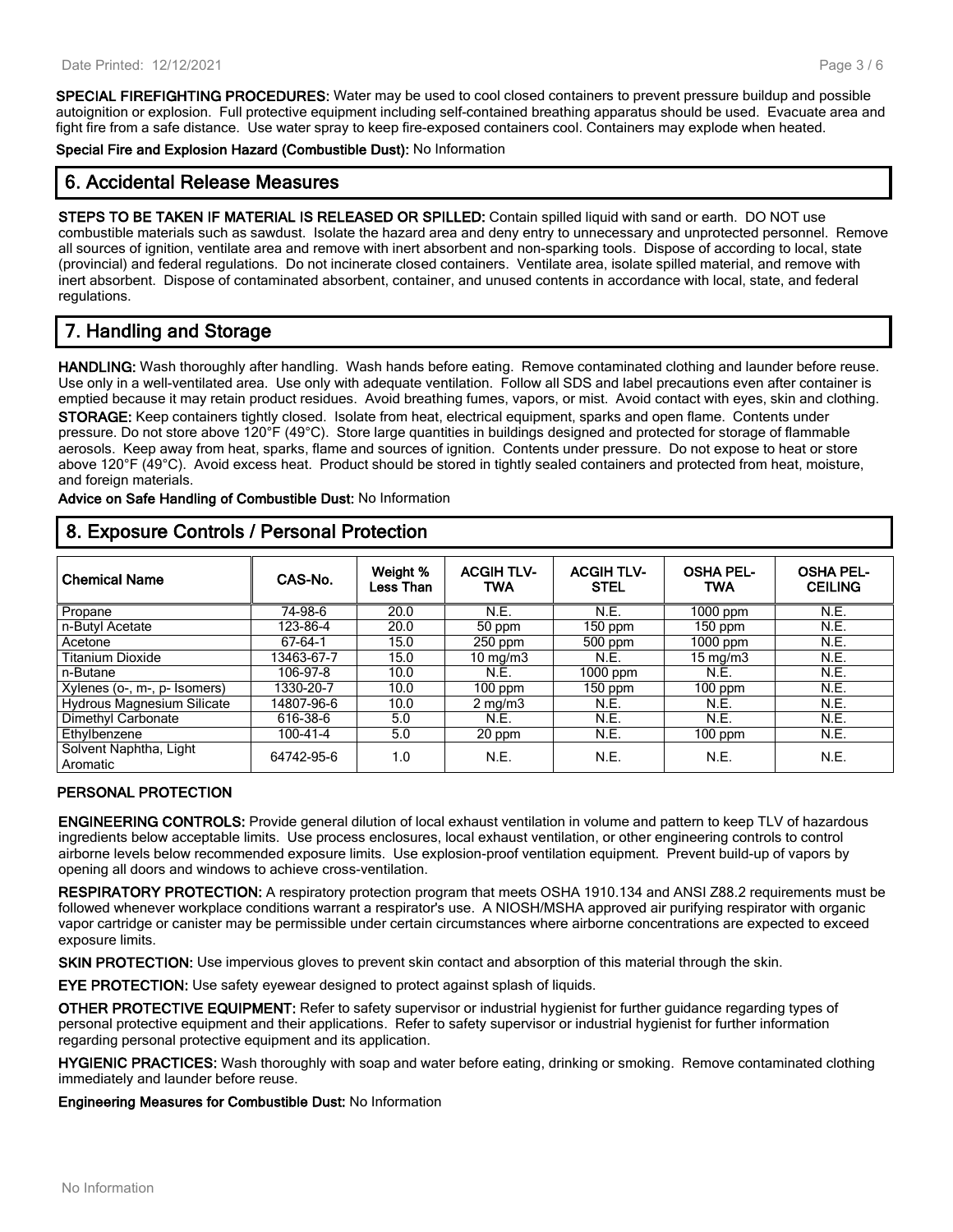### **9. Physical and Chemical Properties**

| Appearance:                 | Aerosolized Mist           | <b>Physical State:</b>            | Liguid       |
|-----------------------------|----------------------------|-----------------------------------|--------------|
| Odor:                       | Solvent Like               | <b>Odor Threshold:</b>            | N.E.         |
| <b>Specific Gravity:</b>    | 0.873                      | pH:                               | N.A.         |
| Freeze Point, °C:           | N.D.                       | Viscosity:                        | N.D.         |
| <b>Solubility in Water:</b> | Slight                     | Partition Coefficient, n-octanol/ |              |
| Decomposition Temp., °C:    | N.D.                       | water:                            | N.D.         |
| Boiling Range, °C:          | $-37 - 537$                | <b>Explosive Limits, vol%:</b>    | $1.0 - 13.0$ |
| <b>Flammability:</b>        | <b>Supports Combustion</b> | Flash Point, °C:                  | -96          |
| <b>Evaporation Rate:</b>    | <b>Faster than Ether</b>   | Auto-Ignition Temp., °C:          | N.D.         |
| <b>Vapor Density:</b>       | Heavier than Air           | Vapor Pressure:                   | N.D.         |

(See "Other information" Section for abbreviation legend)

### **10. Stability and Reactivity**

**Conditions to Avoid:** Avoid temperatures above 120°F (49°C). Avoid all possible sources of ignition.

**Incompatibility:** Incompatible with strong oxidizing agents, strong acids and strong alkalies.

**Hazardous Decomposition:** By open flame, carbon monoxide and carbon dioxide. When heated to decomposition, it emits acrid smoke and irritating fumes. Contains solvents which may form carbon monoxide, carbon dioxide, and formaldehyde.

**Hazardous Polymerization:** Will not occur under normal conditions.

**Stability:** This product is stable under normal storage conditions.

### **11. Toxicological Information**

**EFFECTS OF OVEREXPOSURE - EYE CONTACT:** Causes Serious Eye Irritation

**EFFECTS OF OVEREXPOSURE - SKIN CONTACT:** Substance may cause slight skin irritation. Prolonged or repeated contact may cause skin irritation.

**EFFECTS OF OVEREXPOSURE - INHALATION:** Harmful if inhaled. High gas, vapor, mist or dust concentrations may be harmful if inhaled. Avoid breathing fumes, spray, vapors, or mist. High vapor concentrations are irritating to the eyes, nose, throat and lungs. Prolonged or excessive inhalation may cause respiratory tract irritation. Constituents of this product include crystalline silica dust which ,if inhalable, can may cause silicosis, a form of progressive pulmonary fibrosis. Inhalable crystalline silica is listed by IARC as a group I carcinogen (lung) based on sufficient evidence in occupationally exposed humans and sufficient evidence in animals. Crystalline silica is also listed by the NTP as a known human carcinogen. Constituents may also contain asbestiform or nonasbestiform tremolite or other silicates as impurities, and above de minimus exposure to these impurities in inhalable form may be carcinogenic or cause other serious lung problems.

#### **EFFECTS OF OVEREXPOSURE - INGESTION:** Harmful if swallowed.

**EFFECTS OF OVEREXPOSURE - CHRONIC HAZARDS:** May cause central nervous system disorder (e.g., narcosis involving a loss of coordination, weakness, fatigue, mental confusion, and blurred vision) and/or damage. High concentrations may lead to central nervous system effects (drowsiness, dizziness, nausea, headaches, paralysis, and blurred vision) and/or damage. Reports have associated repeated and prolonged occupational overexposure to solvents with permanent brain and nervous system damage. Overexposure to xylene in laboratory animals has been associated with liver abnormalities, kidney, lung, spleen, eye and blood damage as well as reproductive disorders. Effects in humans, due to chronic overexposure, have included liver, cardiac abnormalities and nervous system damage. IARC lists Ethylbenzene as a possible human carcinogen (group 2B). Contains Titanium Dioxide. Titanium Dioxide is listed as a Group 2B-"Possibly carcinogenic to humans" by IARC. No significant exposure to Titanium Dioxide is thought to occur during the use of products in which Titanium Dioxide is bound to other materials, such as in paints during brush application or drying. Risk of overexposure depends on duration and level of exposure to dust from repeated sanding of surfaces or spray mist and the actual concentration of Titanium Dioxide in the formula. (Ref: IARC Monograph, Vol. 93, 2010)

**PRIMARY ROUTE(S) OF ENTRY:** Eye Contact, Ingestion, Inhalation, Skin Absorption, Skin Contact

## **ACUTE TOXICITY VALUES The acute effects of this product have not been tested. Data on individual components are tabulated below:**<br>CAS-No. CAS-No. CAS-No. CAS-No. CAS-No. CAS-No. CAS-No. CAS-No. CAS-No. CAS-No. CAS-NO. CAS-NO. CAS-NO. CAS-NO

| CAS-No.    | <b>Chemical Name</b>         | Oral LD50        | Dermal LD50         | Vapor LC50      |
|------------|------------------------------|------------------|---------------------|-----------------|
| 123-86-4   | n-Butyl Acetate              | 10768 mg/kg Rat  | >17600 mg/kg Rabbit | $> 21$ mg/L Rat |
| 67-64-1    | Acetone                      | 5800 mg/kg Rat   | >15700 mg/kg Rabbit | 50.1 mg/L Rat   |
| 13463-67-7 | Titanium Dioxide             | >10000 mg/kg Rat | 2500 mg/kg          | N.E.            |
| 106-97-8   | n-Butane                     | N.E.             | N.E.                | 658 mg/L Rat    |
| 1330-20-7  | Xylenes (o-, m-, p- Isomers) | 3500 mg/kg Rat   | >4350 mg/kg Rabbit  | 29.08 mg/L Rat  |
| 14807-96-6 | Hydrous Magnesium Silicate   | 6000             | N.E.                |                 |
| 616-38-6   | Dimethyl Carbonate           | 13000 mg/kg Rat  | >5000 mg/kg Rabbit  | >5.36 mg/L Rat  |
| 100-41-4   | Ethylbenzene                 | 3500 mg/kg Rat   | 15400 mg/kg Rabbit  | 17.4 mg/L Rat   |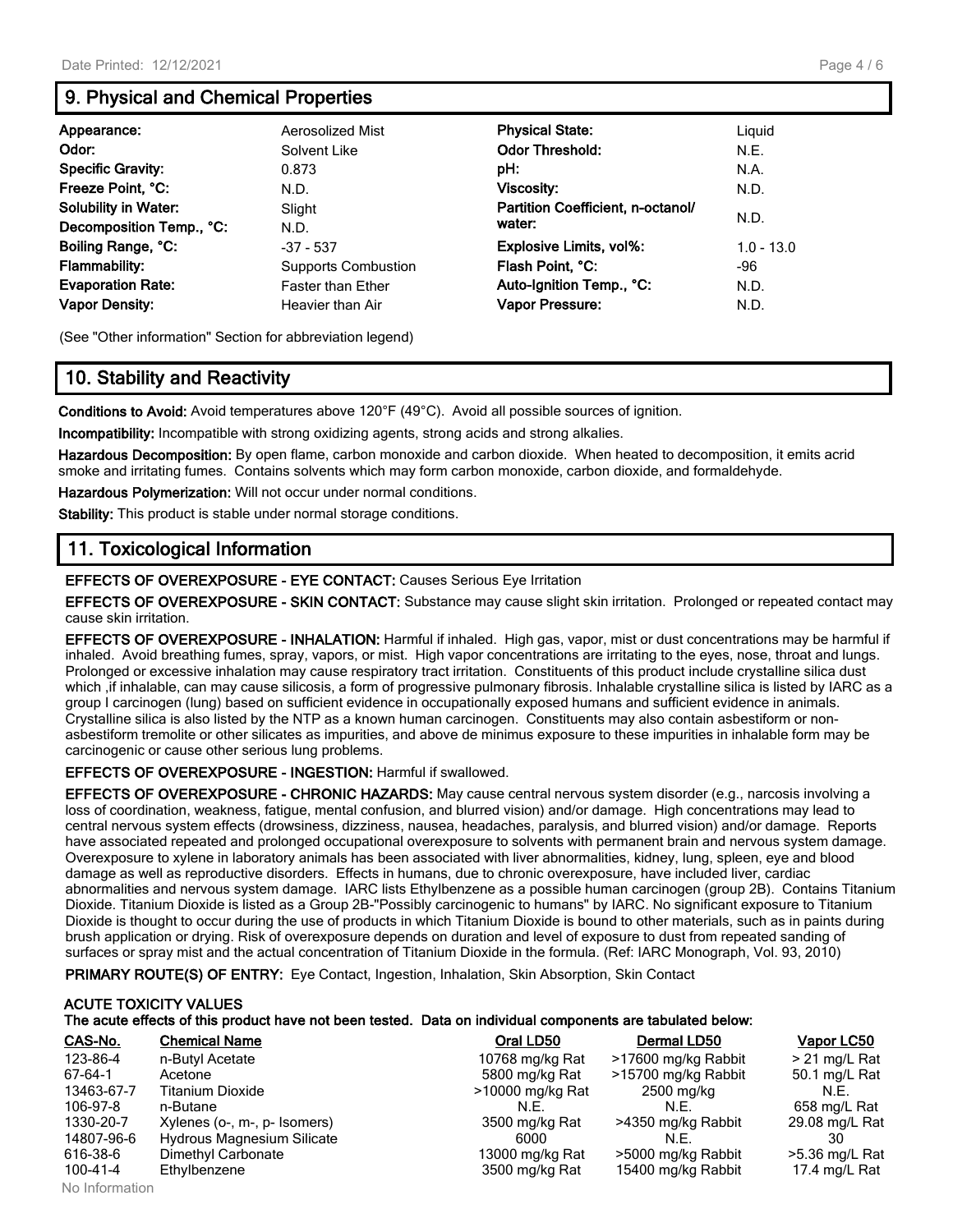64742-95-6 Solvent Naphtha, Light Aromatic 8400 mg/kg Rat >2000 mg/kg Rabbit N.E.

Page 5 / 6

#### N.E. - Not Established

### **12. Ecological Information**

**ECOLOGICAL INFORMATION:** Product is a mixture of listed components. Product is a mixture of listed components.

### **13. Disposal Information**

**DISPOSAL INFORMATION:** Dispose of material in accordance to local, state, and federal regulations and ordinances. Do not incinerate closed containers. This product as supplied is a USEPA defined ignitable hazardous waste. Dispose of unusable product as a hazardous waste (D001) in accordance with local, state, and federal regulation.

### **14. Transport Information**

| <b>UN Number:</b>            | Domestic (USDOT)<br>N.A.                       | <b>International (IMDG)</b><br>1950 | Air (IATA)<br>1950  | <b>TDG (Canada)</b><br>N.A. |
|------------------------------|------------------------------------------------|-------------------------------------|---------------------|-----------------------------|
| <b>Proper Shipping Name:</b> | Paint and Related Spray<br>Products in Ltd Qty | Aerosols                            | Aerosols, flammable | Aerosols                    |
| <b>Hazard Class:</b>         | N.A.                                           | $\overline{2}$                      | 2.1                 | N.A.                        |
| <b>Packing Group:</b>        | N.A.                                           | N.A.                                | N.A.                | N.A.                        |
| <b>Limited Quantity:</b>     | Yes                                            | Yes                                 | Yes                 | Yes                         |

### **15. Regulatory Information**

### **U.S. Federal Regulations:**

#### **CERCLA - SARA Hazard Category**

This product has been reviewed according to the EPA 'Hazard Categories' promulgated under Sections 311 and 312 of the Superfund Amendment and Reauthorization Act of 1986 (SARA Title III) and is considered, under applicable definitions, to meet the following categories:

Gas under pressure, Carcinogenicity, Serious eye damage or eye irritation, Specific target organ toxicity (single or repeated exposure)

#### **SARA Section 313**

This product contains the following substances subject to the reporting requirements of Section 313 of Title III of the Superfund Amendment and Reauthorization Act of 1986 and 40 CFR part 372:

| <b>Chemical Name</b>         | CAS-No.        |
|------------------------------|----------------|
| Xylenes (o-, m-, p- Isomers) | 1330-20-7      |
| Ethylbenzene                 | $100 - 41 - 4$ |
| Aluminum Oxide               | 1344-28-1      |
| Pigment Blue 15              | 147-14-8       |

#### **Toxic Substances Control Act**

This product contains the following chemical substances subject to the reporting requirements of TSCA 12(b) if exported from the United States:

No TSCA 12(b) components exist in this product.

### **U.S. State Regulations:**

#### **California Proposition 65**

**WARNING:** Cancer and Reproductive Harm - www.P65Warnings.ca.gov.